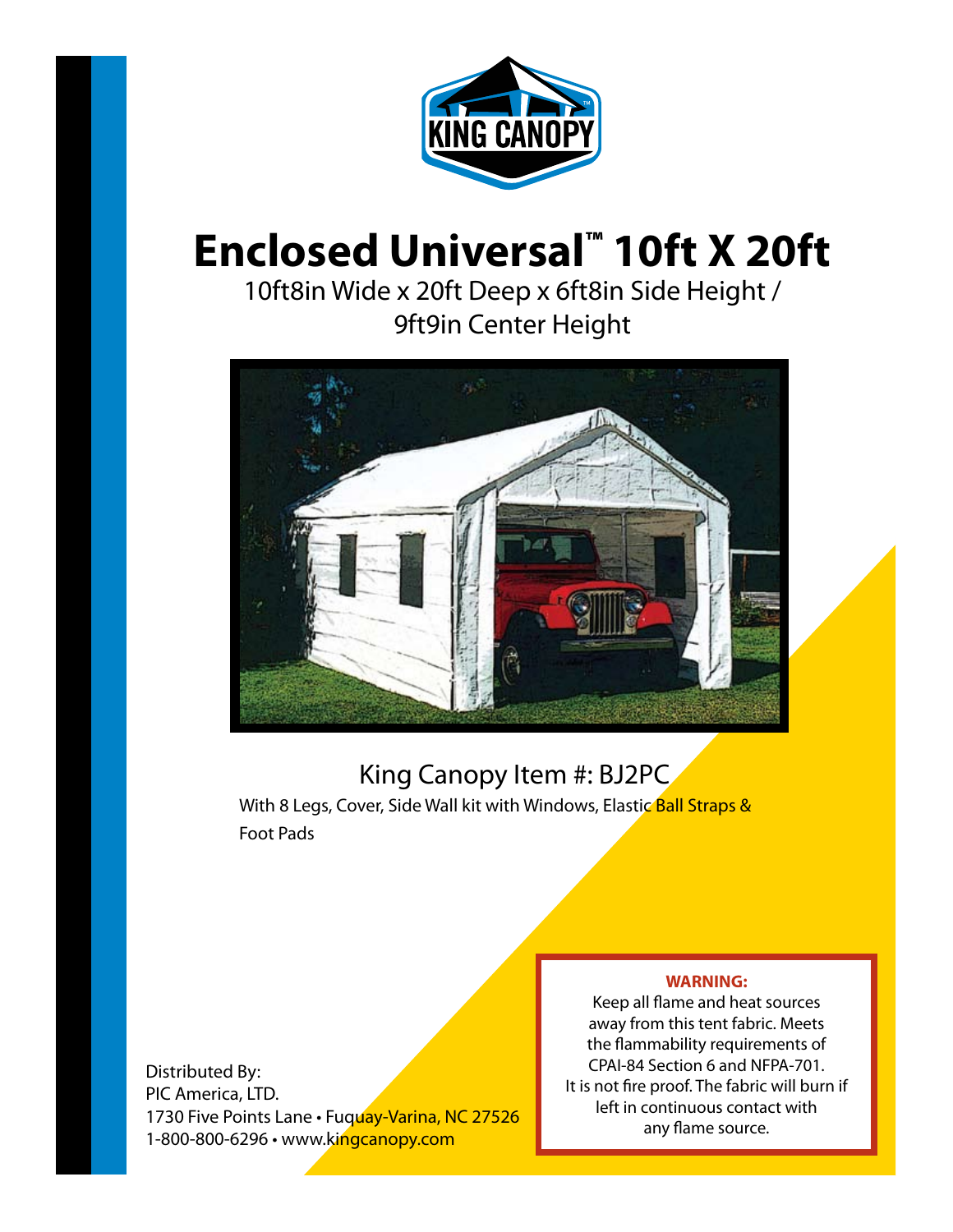

### **PARTS LIST**

| 6X6PC                       | 17 <sub>pc</sub> | 78" Pipe                                  |  |
|-----------------------------|------------------|-------------------------------------------|--|
| 5X8PC                       | 8 pc             | 68" Pipe                                  |  |
| 3WPC                        | 6 pc             | 3-way connectors                          |  |
| 4WPC                        | 6 pc             | 4-way connectors                          |  |
| BALL104W                    |                  | 104 pc Elastic ball straps                |  |
| <b>PFOOT</b>                | 8 pc             | Foot pads                                 |  |
| T81020SWW-W                 | 2 pc             | <b>Sidewalls with Windows</b>             |  |
| T81020EWZFR6<br>T81020EWFR6 | 2 pc             | End walls (Front with Zipper, Rear Solid) |  |
| TDS10206-5                  | 1 pc             | Cover                                     |  |
| <b>CCLIP</b>                | 4 pc             | <b>Curtain Clips</b>                      |  |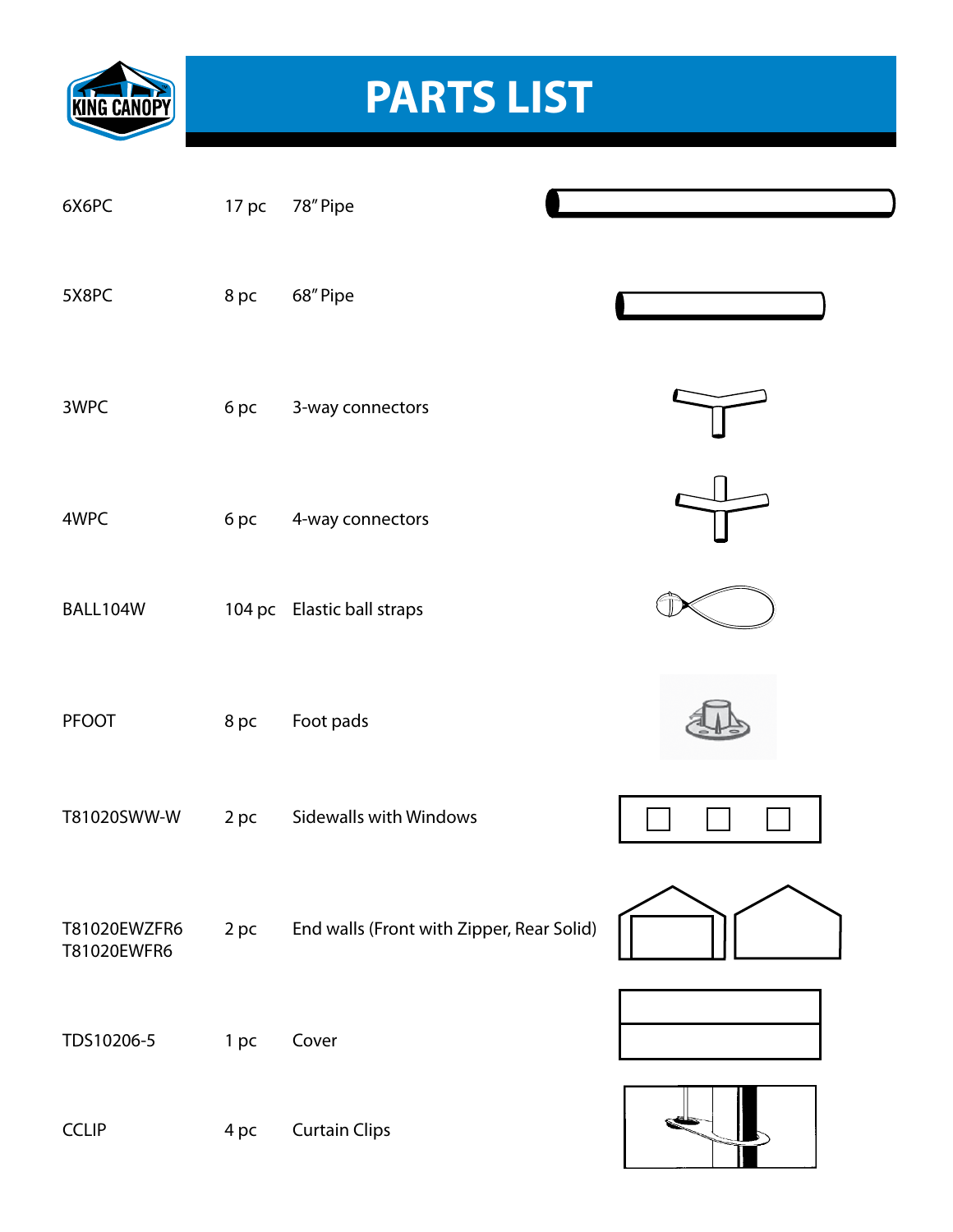### **FRAME ASSEMBLY**



#### **Step 1**

Separate all pieces according to size and shape and arrange per the illustration shown below.

Please note:

- The 68in pipes are used to form the roof rafters
- The 78in pipes are used to form the roof perimeter and for the legs





Set aside eight 78" pipes to use for legs.

#### **Step 2**

Start with the center and complete the center frame first. Then assemble each side.

### **NOTE: Attach the cover before inserting the legs.**

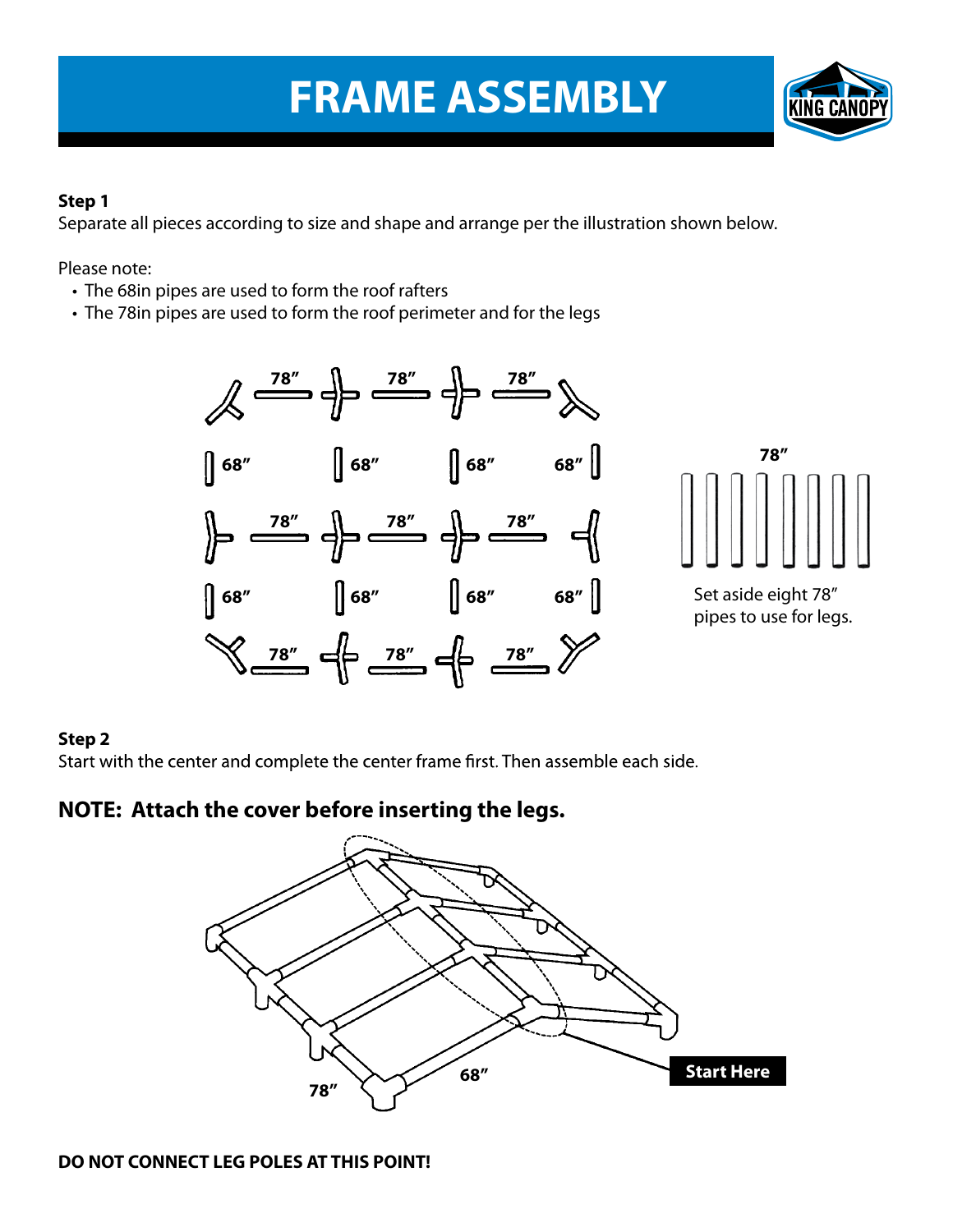

### **COVER ASSEMBLY**

#### **Step 1**

Unfold the cover with the grommets toward the cover's bottom and place over the frame. The flared edges should be located at each of the 4 corners of the frame.

#### **Step 2**

Begin attaching the cover with the elastic ball straps by inserting the elastic cord of the ball strap underneath the cover and through the grommet. Then pull cord taut until ball stops. Wrap the cord around the pole and under the ball. This will hide the ball under the cover and provide a more finished look to your unit.



- Start by attaching 2 elastic ball straps at each of the four corners
- Continue attaching straps from left to right in a zigzag pattern down both sides of the canopy
- Attach straps at the front and back of the unit, again using a zigzag pattern until all straps are secured



#### **Note:**

The ball straps are long enough to accommodate various cover lengths. If your straps need a tighter fit, they can be shortened by making an additional knot in the cord strap. Slide the ball upward to reveal the tied knot. Tie a new knot above the old one. The size of the knot will determine how short the strap becomes. Slip the ball down over the new knot and secure.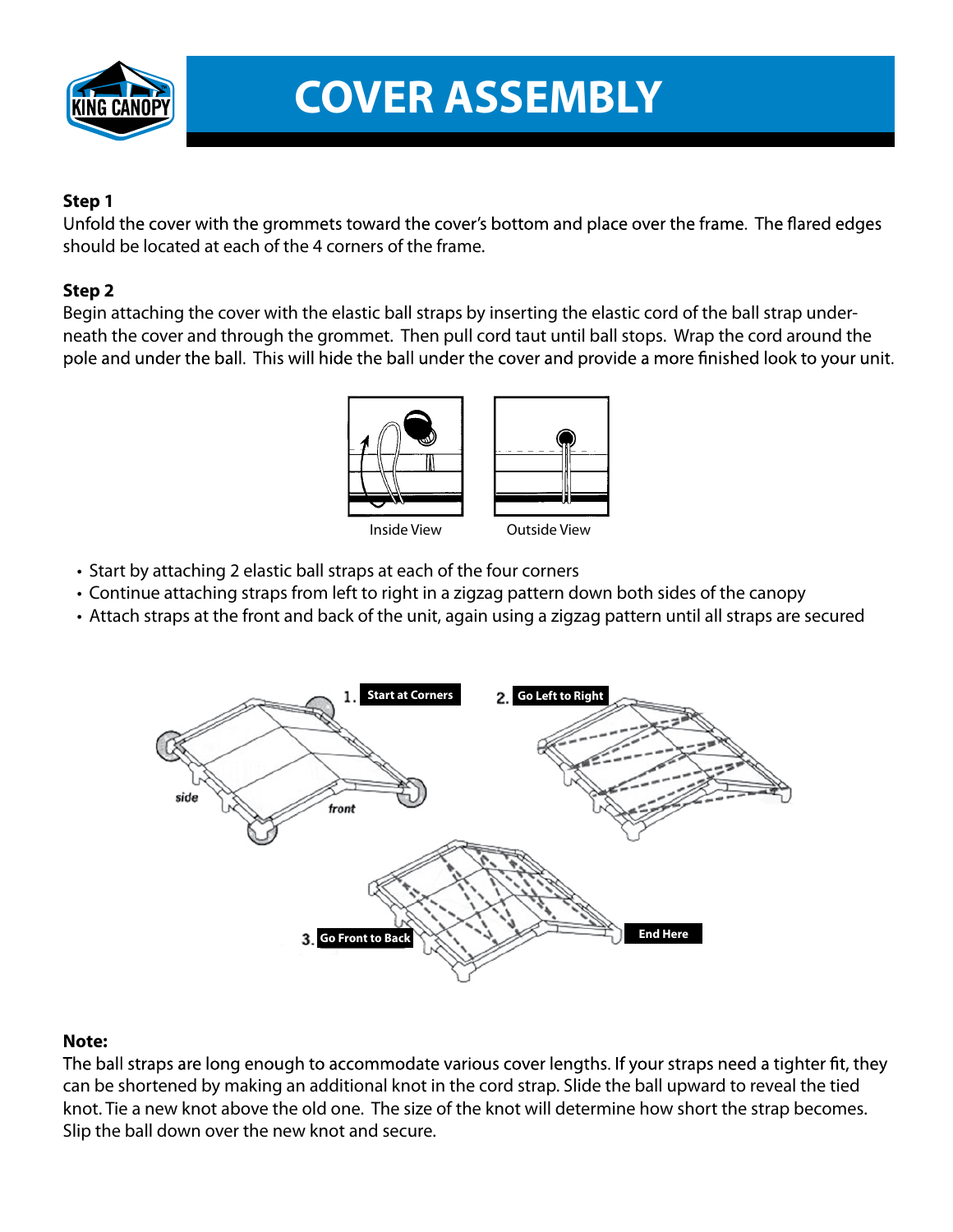# **WALLS AND LEGS ASSEMBLY**



#### **Step 1**

Unfold each of the walls.

- The back wall (solid) and front wall (with zippers)
- The 2 side walls

#### **Step 2**

Find the hook & loop fastening strips on one length of the first sidewall to be assembled. These strips are to be placed on the top pipe of your canopy structure by wrapping the fastening strips over the perimeter poles. Repeat with second side wall, rear wall and front wall.



#### **NOW, CONNECT THE LEG POLES TO THE ROOF ASSEMBLY WITHTHE COVER ALREADY POSITIONED ON TOP OF THE UNIT.**

**Step A:** First insert the pipes for the middle poles into the 3- and 4-way connectors, and then connect the end leg pipes in the same way. (See illustration)

**Step B:** Push the eight foot pads onto the bottom of each leg. NOTE: the foot pads are NOT for anchoring the canopy!

**Step C:** Connect the hook & loop fastening strips down the length of each leg.

#### **Step 3**

After connecting the top of the side walls and installing the leg pipes into the connectors on the perimeter of the unit, use curtain clips to connect the end of each sidewall to the 4 corners of the unit.

Slip one clip onto each of the corner legs.

To secure the clips on the corner legs use the drawstring sewn into each end of the cover. Adjust the drawstring evenly on each side of the canopy by pulling the drawstrings on each end of the cover at the same time. Insert the ball on the drawstring into the slot on the curtain clip. Pull the clip down until tight. Pressure from the drawstring will cause the clip to wedge onto the pipe.



**Curtain clips may have to be re-tightened occaisonally due to strong wind gusts. IMPORTANT! Once the legs and cover are assembled, your canopy will act like a kite in the wind. It is imperative that the canopy anchors be installed NOW!**

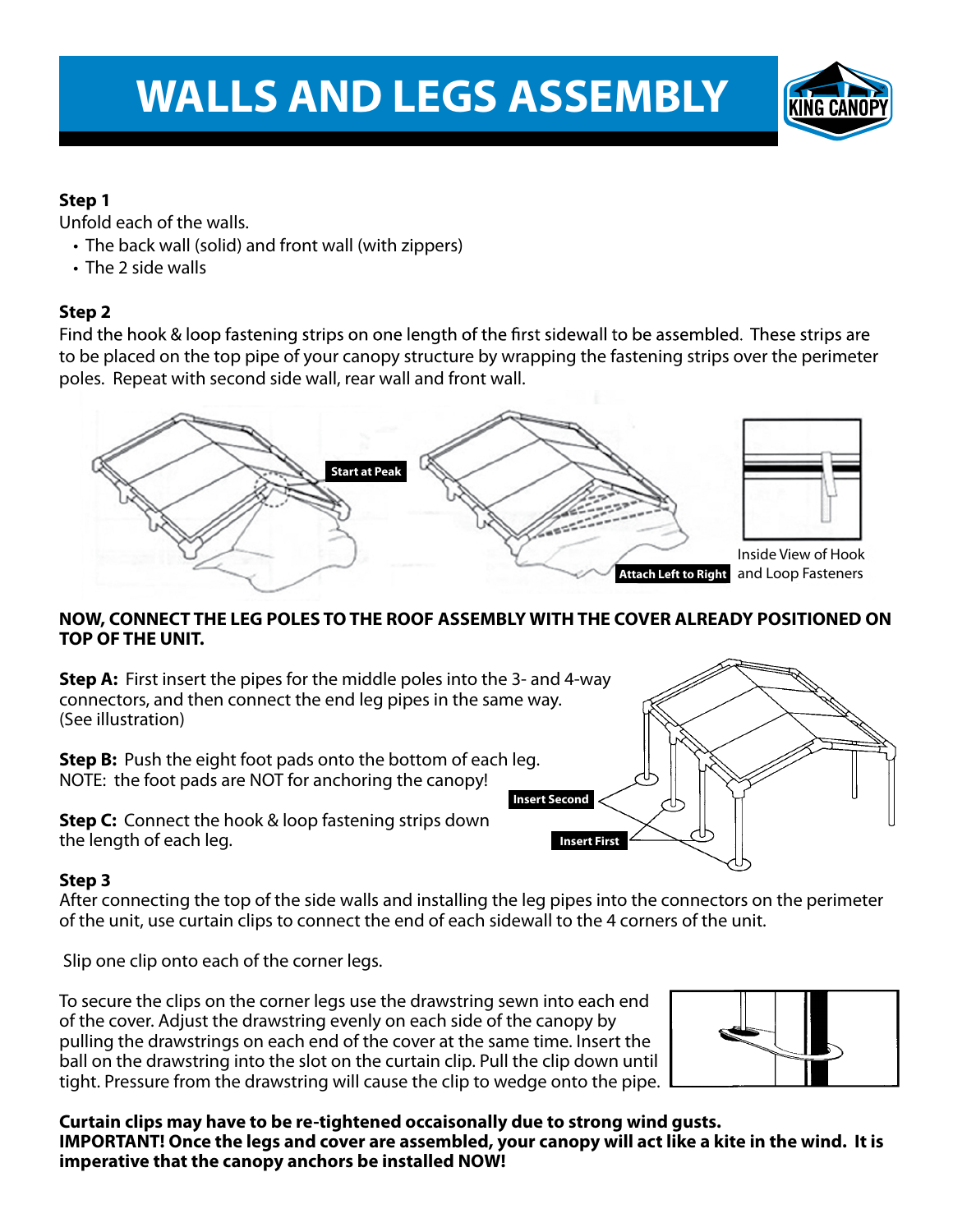

### **ANCHORINGYOUR UNIT**

This canopy is designed for use as a temporary structure. After assembly, the canopy MUST BE securely anchored to the ground to prevent damage from winds. Your canopy will act like a kite in the wind if not properly and securely anchored to the ground. Severe winds will cause the frame to twist and unanchored legs will fall, thereby collapsing the canopy. If severe winds are expected, you must remove the cover from the frame to prevent damage.

#### **Step 1**

Measure out at least 36in from each leg. Screw each anchor into the ground leaving 2in between the ground and the eye of each anchor. We strongly recommend that your unit be anchored 36in from each leg although this may not be possible in all cases. DO install anchors as close to 36in away from legs as possible.

#### **Step 2**

Tie anchor cable or rope around the connector at the top of each leg of the canopy.

#### **Step 3**

Securely tie the other end of the cable or rope through the eye of the anchor and pull tight.

#### **Step 4**

Now, continue to screw each anchor into the ground until the eye of the anchor is flush with the ground. This will secure the anchor rope even tighter.

**NOTE:** You should check and tighten the rope frequently to ensure maximum stability of your canopy and to protect against wind damage.

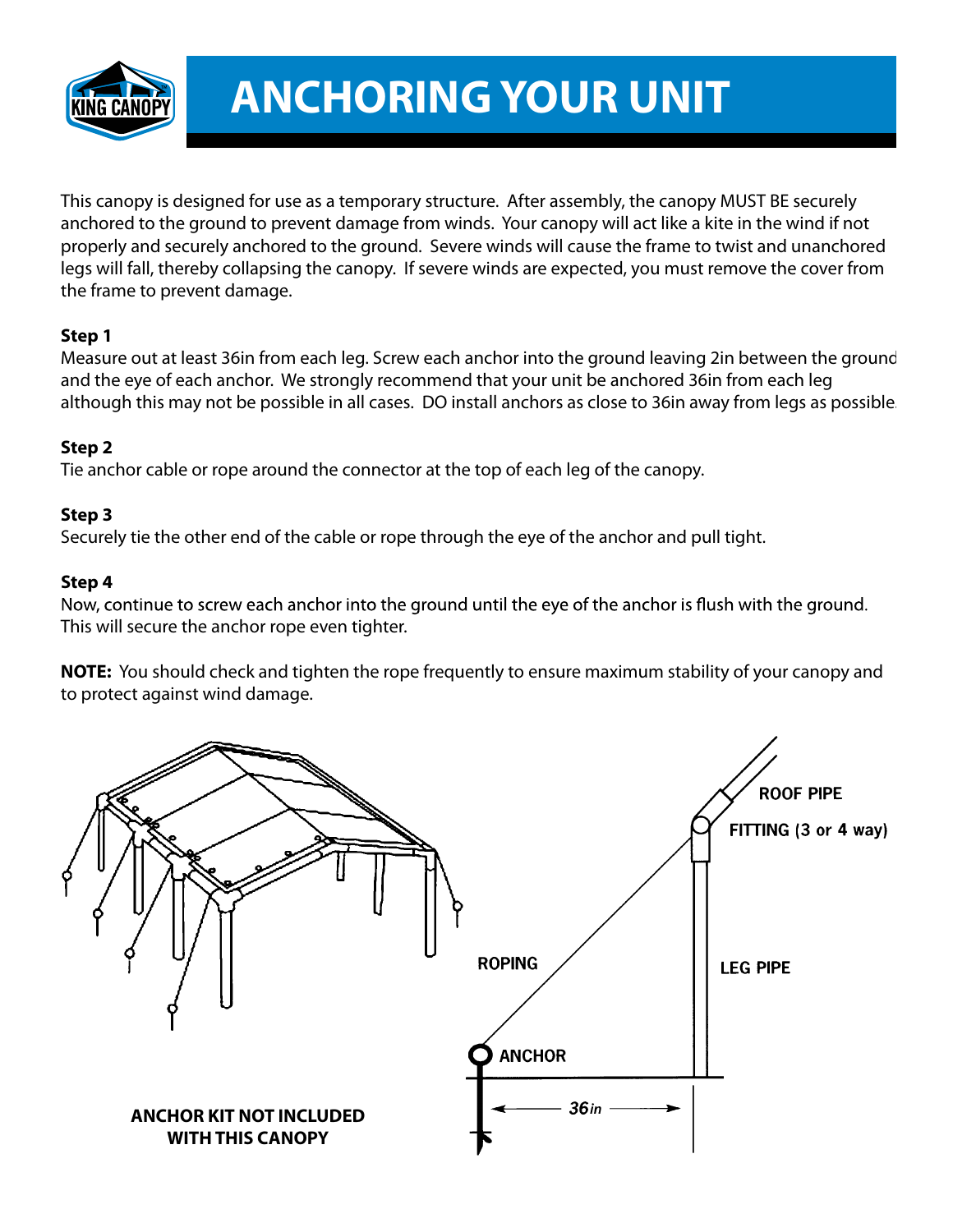

#### We are confident that you will be completely satisfied with your King Canopy unit. Please take a **moment to read the very important information below, and call us with any questions you may have.**

King Canopy/PIC AMERICA, LTD. has no control over wind, snow, ice, rain or any other weather condition and we are in no way responsible for any damage caused by the canopy or to the canopy. We suggest you contact your insurance carrier just as you would for any other outside structure.

#### **OTHER PRECAUTIONS WHICH MUST BE FOLLOWED:**

Keep all flame and heat sources away from this tent fabric. The tent fabric will burn if left in continuous contact with any flame source.

DO NOT cook underneath or near canopy.

- DO NOT store or use flammable liquids underneath or near canopy.
- DO NOT ignite or store fireworks underneath or near canopy.
- DO NOT use bleach to clean cover.
- DO NOT dry clean cover.
- DO NOT wash cover in washing machine or dry in dryer. Hand wash with mild soap and water only.
- DO NOT allow rain water, snow or ice to accumulate on top of cover.
- DO NOT hang or suspend anything from the frame, grommets, truss system or ball straps of the unit.
- REMOVE canopy cover before a storm, or disassemble entire canopy unit if possible.

REMOVE rain water, snow and ice from canopy cover.

#### **This is a temporary structure and is not recommended for use as a permanent structure.**